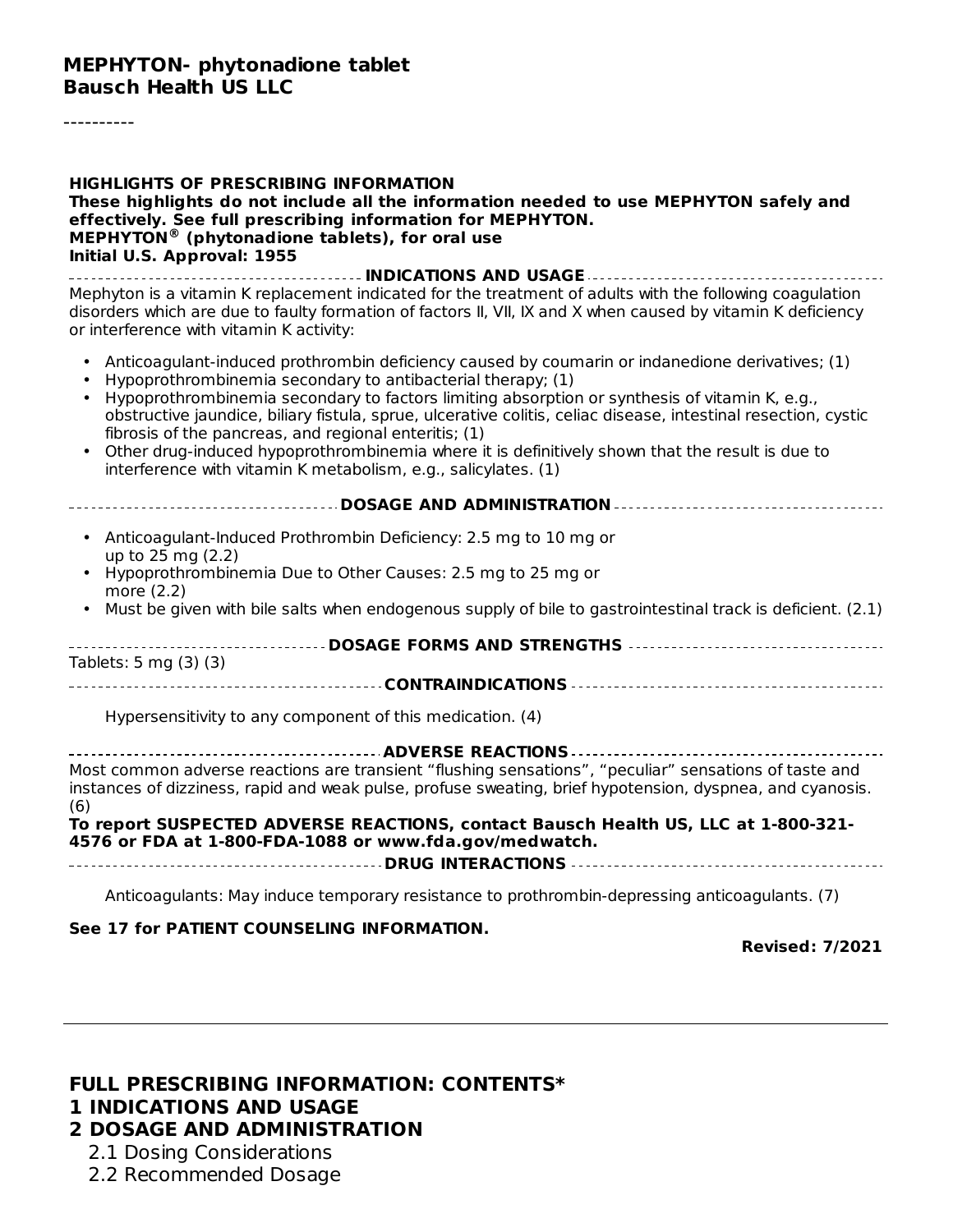#### **3 DOSAGE FORMS AND STRENGTHS**

- **4 CONTRAINDICATIONS**
- **6 ADVERSE REACTIONS**

## **7 DRUG INTERACTIONS**

### **8 USE IN SPECIFIC POPULATIONS**

- 8.1 Pregnancy
- 8.2 Lactation
- 8.4 Pediatric Use
- 8.5 Geriatric Use

### **11 DESCRIPTION**

### **12 CLINICAL PHARMACOLOGY**

- 12.1 Mechanism of Action
- 12.2 Pharmacodynamics
- 12.3 Pharmacokinetics

## **13 NONCLINICAL TOXICOLOGY**

13.1 Carcinogenesis, Mutagenesis, Impairment of Fertility

### **16 HOW SUPPLIED/STORAGE AND HANDLING**

## **17 PATIENT COUNSELING INFORMATION**

\* Sections or subsections omitted from the full prescribing information are not listed.

## **FULL PRESCRIBING INFORMATION**

# **1 INDICATIONS AND USAGE**

Mephyton is indicated for the treatment of adults with the following coagulation disorders which are due to faulty formation of factors II, VII, IX and X when caused by vitamin K deficiency or interference with vitamin K activity.

- $\bullet$ anticoagulant-induced hypoprothrombinemia caused by coumarin or indanedione derivatives;
- hypoprothrombinemia secondary to antibacterial therapy;
- hypoprothrombinemia secondary to factors limiting absorption or synthesis of vitamin K, e.g., obstructive jaundice, biliary fistula, sprue, ulcerative colitis, celiac disease, intestinal resection, cystic fibrosis of the pancreas, and regional enteritis;
- Other drug-induced hypoprothrombinemia where it is definitely shown that the result is due to interference with vitamin K metabolism, e.g., salicylates.

# **2 DOSAGE AND ADMINISTRATION**

## **2.1 Dosing Considerations**

Avoid the oral route when the clinical disorder would prevent proper absorption. Bile salts must be given with the tablets when the endogenous supply of bile to the gastrointestinal tract is deficient. The coagulant effects of Mephyton are not immediate; improvement of international normalized ratio (INR) may take 1-8 hours. Interim use of whole blood or component therapy may also be necessary if bleeding is severe.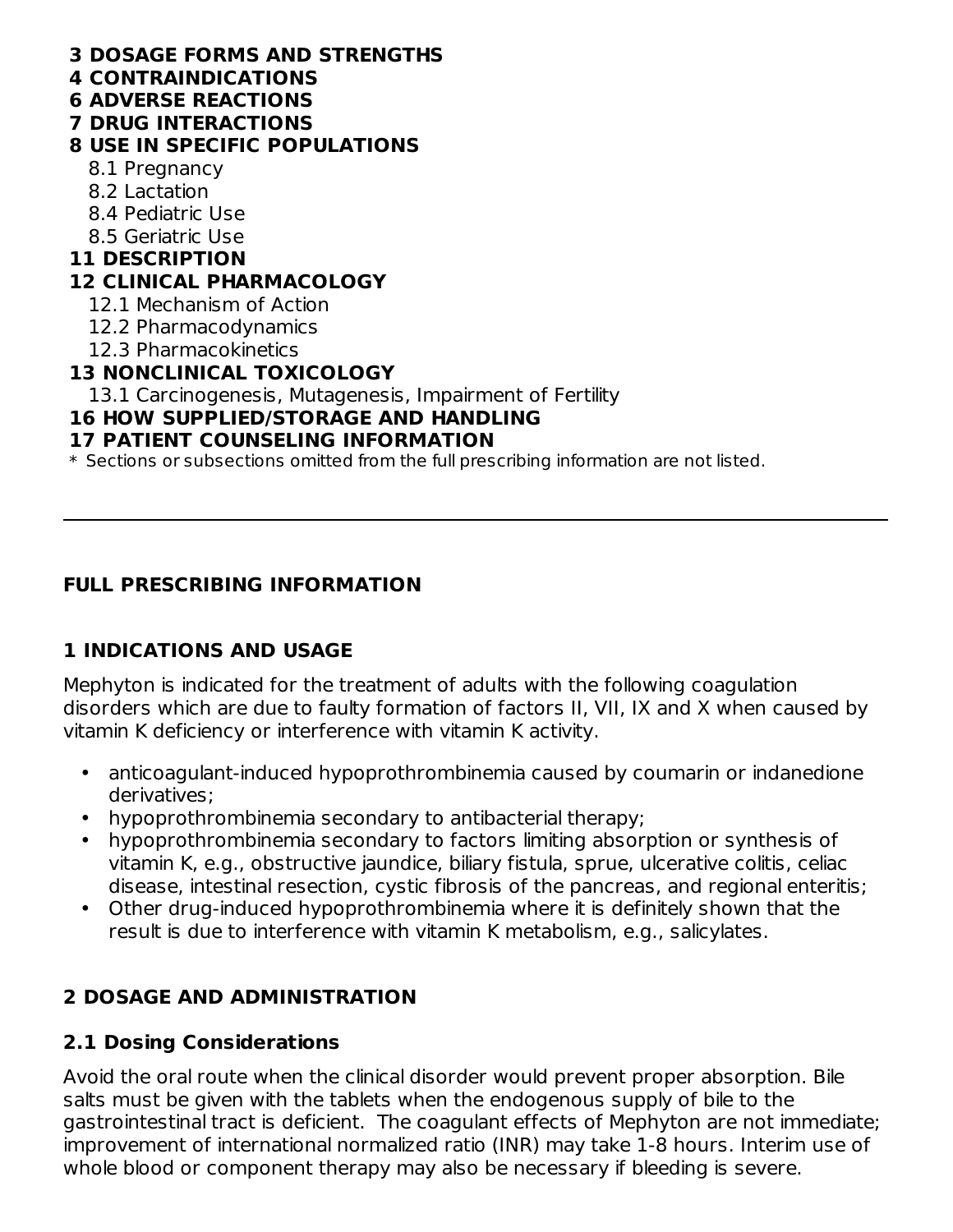Mephyton will not counteract the anticoagulant action of heparin.

When Mephyton is used to correct excessive anticoagulant-induced hypoprothrombinemia, anticoagulant therapy still being indicated, the patient is again faced with the clotting hazards existing prior to starting the anticoagulant therapy. Mephyton is not a clotting agent, but overzealous therapy with vitamin  $\mathsf{K}_1$  may restore conditions which originally permitted thromboembolic phenomena. Dosage should be kept as low as possible, and prothrombin time should be checked regularly as clinical conditions indicate.

## **2.2 Recommended Dosage**

## Anticoagulant-Induced Prothrombin Deficiency in Adults

The recommended dose to correct excessively prolonged prothrombin times caused by oral anticoagulant therapy is, 2.5 to 10 mg or up to 25 mg initially. In some instances 50 mg may be required. Frequency and amount of subsequent doses should be determined by prothrombin time response or clinical condition. If, in 12 to 48 hours after oral administration, the prothrombin time has not been shortened satisfactorily, repeat the dose.

Repeated large doses of Mephyton are not warranted in liver disease if the response to initial use of the vitamin is unsatisfactory. Failure to respond to Mephyton may indicate a congenital coagulation defect or that the condition being treated is unresponsive to vitamin K.

## Hypoprothrombinemia Due to Other Causes in Adults

If possible, discontinuation or reduction of the dosage of drugs interfering with coagulation mechanisms (such as salicylates, antibiotics) is suggested as an alternative to administering concurrent Mephyton. The severity of the coagulation disorder should determine whether the immediate administration of Mephyton is required in addition to discontinuation or reduction of interfering drugs.

The recommended dose is 2.5 to 25 mg or more (sometimes up to 50 mg). Evaluate INR after 6-8 hours, and repeat dose if INR remains prolonged. Modify subsequent dosage (amount and frequency) based upon the INR or clinical condition.

# **3 DOSAGE FORMS AND STRENGTHS**

Tablets: 5 mg, clean, pale yellow, semi-glossy, round, flat, beveled edge, scored and debossed with "VRX" above "405" on one side and debossed with "MEPHYTON" on the other side.

# **4 CONTRAINDICATIONS**

Mephyton is contraindicated in patients with a history of a hypersensitivity reaction to phytonadione or inactive ingredients [see Description (11)].

# **6 ADVERSE REACTIONS**

The following adverse reactions associated with the use of parenteral phytonadione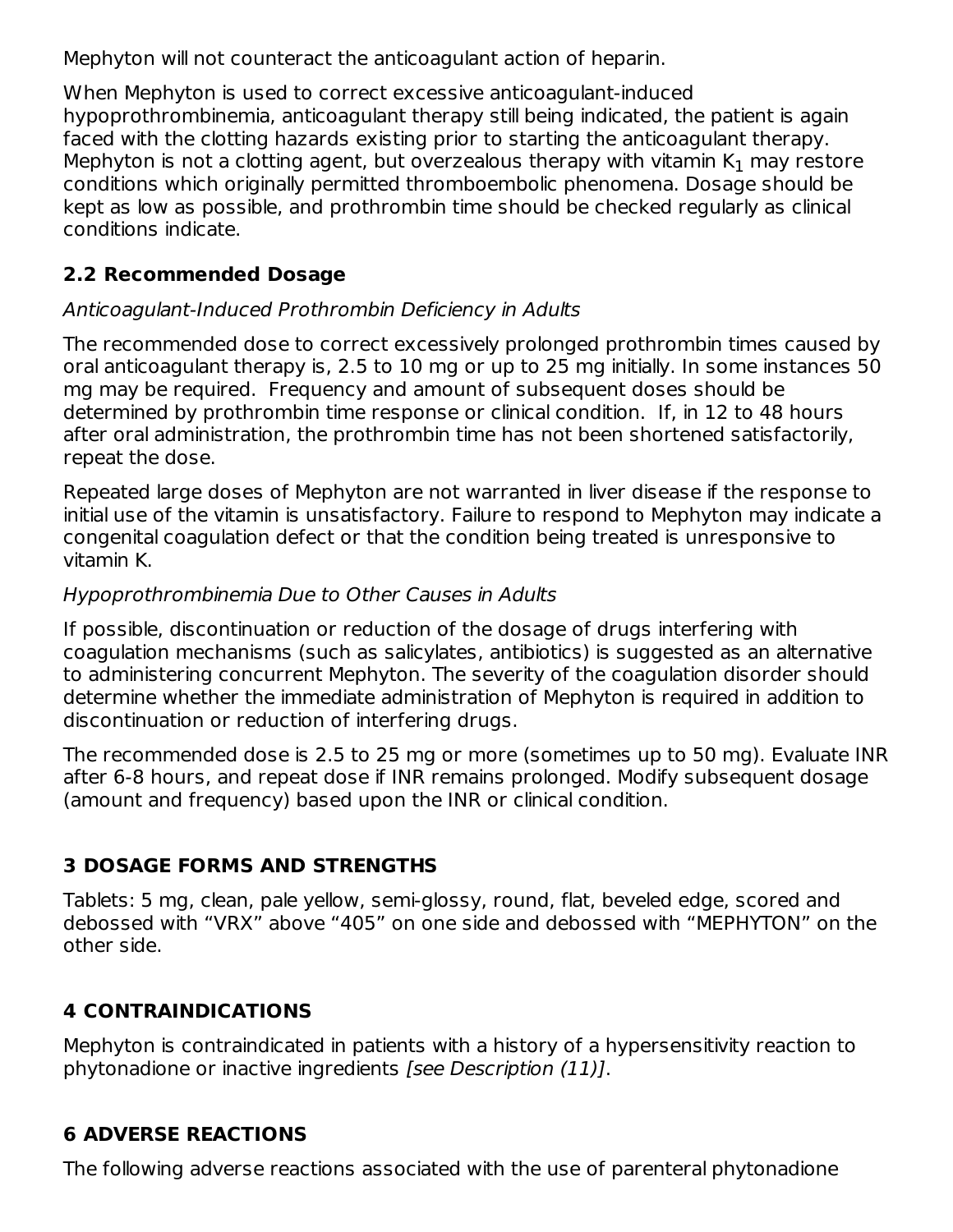were identified in clinical studies or postmarketing reports. Because some of these reactions were reported voluntarily from a population of uncertain size, it is not always possible to reliably estimate their frequency or establish a causal relationship to drug exposure.

Severe hypersensitivity reactions, including anaphylactoid reactions and deaths, have been reported following parenteral administration. The majority of these reported events occurred following intravenous administration.

Transient "flushing sensations" and "peculiar" sensations of taste have been observed with parenteral phytonadione, as well as instances of dizziness, rapid and weak pulse, profuse sweating, brief hypotension, dyspnea, and cyanosis.

Hyperbilirubinemia has been observed in the newborn following administration of parenteral phytonadione. This has occurred primarily with doses above those recommended.

# **7 DRUG INTERACTIONS**

#### Anticoagulants

Mephyton may induce temporary resistance to prothrombin-depressing anticoagulants, especially when larger doses of Mephyton are used. Should this occur, higher doses of anticoagulant therapy may be needed when resuming anticoagulant therapy, or a change in therapy to a different class of anticoagulant may be necessary (i.e., heparin sodium).

Mephyton does not affect the anticoagulant action of heparin.

# **8 USE IN SPECIFIC POPULATIONS**

# **8.1 Pregnancy**

#### Risk Summary

Published studies with the use of phytonadione during pregnancy have not reported a clear association with phytonadione and adverse developmental outcomes [see Data]. There are maternal and fetal risks associated with vitamin K deficiency during pregnancy [see Clinical Considerations]. Animal reproduction studies have not been conducted with phytonadione.

The estimated background risk for the indicated population is unknown. All pregnancies have a background risk of birth defect, loss, or other adverse outcomes. In the U.S. general population, the estimated background risk of major birth defects and miscarriage in clinically recognized pregnancies is 2-4% and 15-20%, respectively.

#### Clinical Considerations

## Disease-associated maternal and/or embryo/fetal risk

Pregnant women with vitamin K deficiency hypoprothrombinemia may be at increased risk for bleeding diatheses during pregnancy and hemorrhagic events at delivery. Subclinical vitamin K deficiency during pregnancy has been implicated in rare cases of fetal intracranial hemorrhage.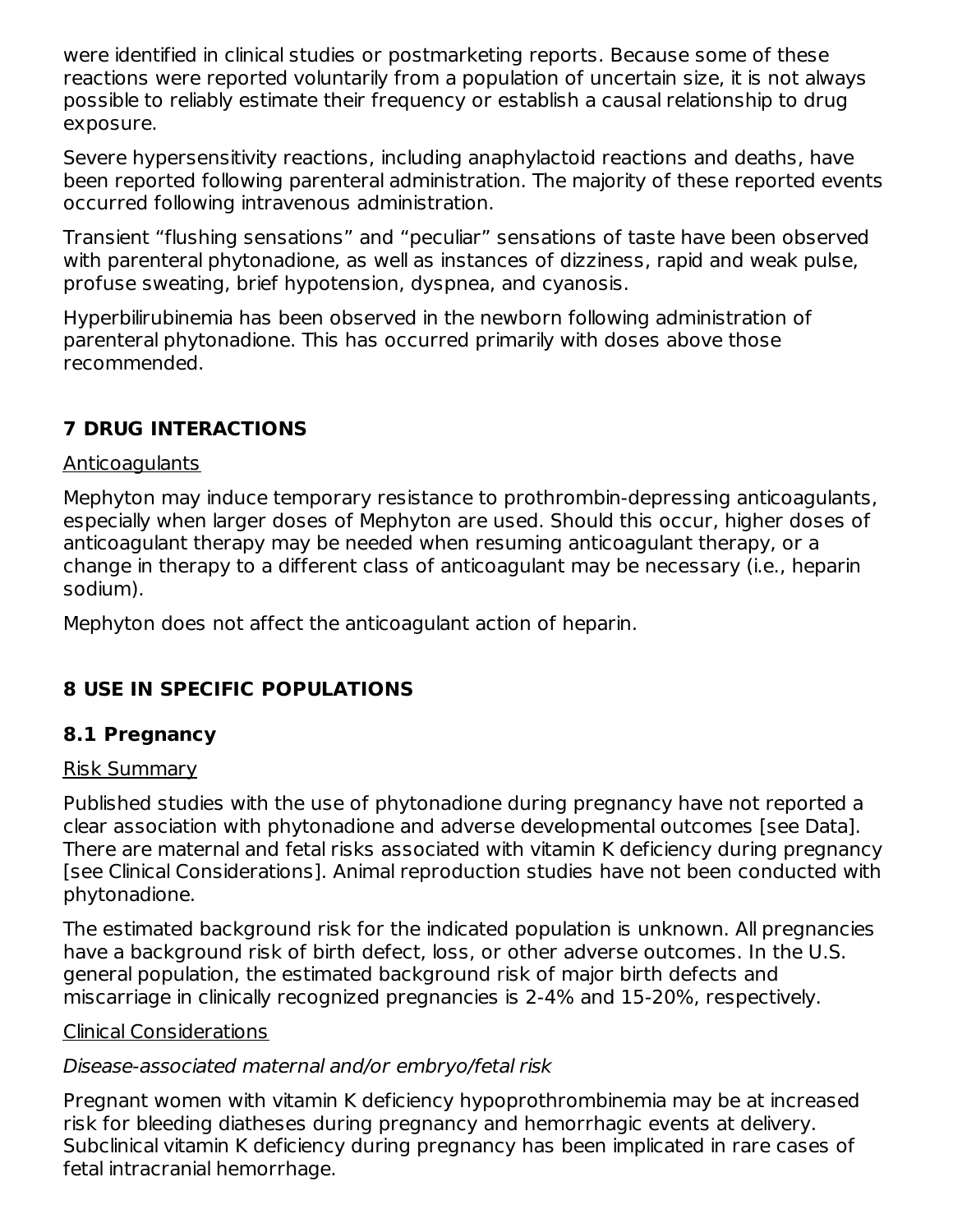## Data

### Human Data

Phytonadione has been measured in cord blood of infants whose mothers were treated with phytonadione during pregnancy in concentrations lower than seen in maternal plasma. Administration of vitamin  $\mathsf{K}_1$  to pregnant women shortly before delivery increased both maternal and cord blood concentrations. Published data do not report a clear association with phytonadione and adverse maternal or fetal outcomes when used during pregnancy. However, these studies cannot definitively establish the absence of any risk because of methodologic limitations including small sample size and lack of blinding.

## Animal Data

In pregnant rats receiving vitamin  $\mathsf{K}_1$  orally, fetal plasma and liver concentrations increased following administration, supporting placental transfer.

## **8.2 Lactation**

#### Risk Summary

Phytonadione is present in breastmilk. There are no data on the effects of Mephyton on the breastfed child or on milk production. The developmental and health benefits of breastfeeding should be considered along with the clinical need for Mephyton and any potential adverse effects on the breastfed child from Mephyton or from the underlying maternal condition.

## **8.4 Pediatric Use**

Safety and effectiveness in pediatric patients have not been established with Mephyton. Hemolysis, jaundice, and hyperbilirubinemia in newborns, particularly in premature infants, have been reported with vitamin K.

#### **8.5 Geriatric Use**

Clinical studies of Mephyton did not include sufficient numbers of subjects aged 65 and over to determine whether they respond differently from younger subjects. Other reported clinical experience has not identified differences in responses between the elderly and younger patients. In general, dose selection for an elderly patient should be cautious, usually starting at the low end of the dosing range, reflecting the greater frequency of decreased hepatic, renal, or cardiac function, and of concomitant disease or other drug therapy.

# **11 DESCRIPTION**

Phytonadione is a vitamin K replacement, which is a clear, yellow to amber, viscous, and nearly odorless liquid. It is insoluble in water, soluble in chloroform and slightly soluble in ethanol. It has a molecular weight of 450.7.

Phytonadione is 2-methyl-3-phytyl-1, 4-naphthoquinone. Its empirical formula is  $C_{31}H_{46}O_2$  and its structural formula is: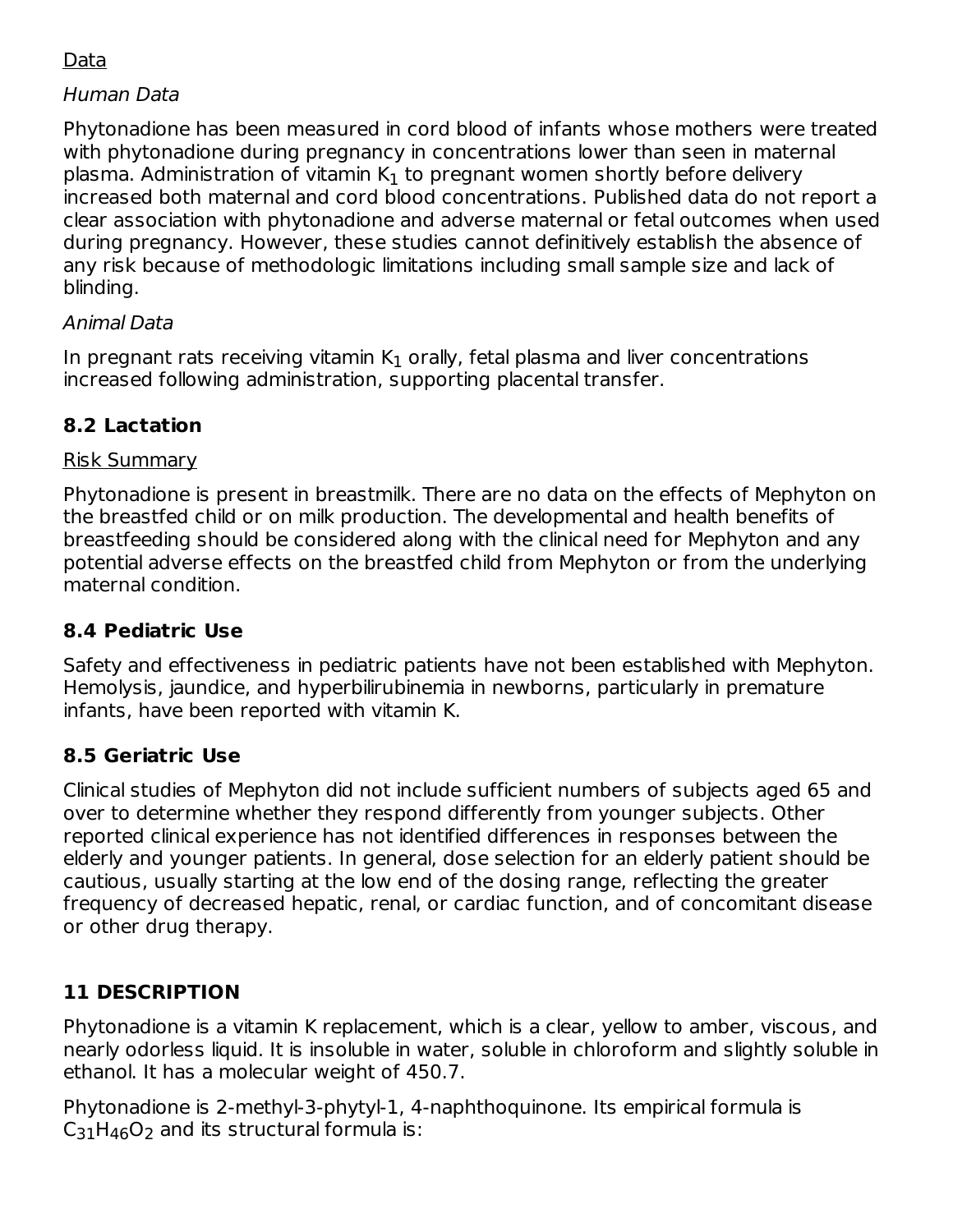

Mephyton $^{\circledR}$  (phytonadione tablets) for oral administration contain 5 mg of phytonadione and are clean, pale yellow, semi-glossy, round, flat, beveled edge, scored and debossed with "VRX" above "405" on one side and debossed with "MEPHYTON" on the other side. Inactive ingredients are acacia, calcium phosphate, colloidal silicon dioxide, lactose, magnesium stearate, starch, and talc.

## **12 CLINICAL PHARMACOLOGY**

### **12.1 Mechanism of Action**

Mephyton tablets possess the same type and degree of activity as does naturallyoccurring vitamin K, which is necessary for the production via the liver of active prothrombin (factor II), proconvertin (factor VII), plasma thromboplastin component (factor IX), and Stuart factor (factor X). The prothrombin test is sensitive to the levels of three of these four factors – II, VII, and X. Vitamin K is an essential cofactor for a microsomal enzyme that catalyzes the posttranslational carboxylation of multiple, specific, peptide-bound glutamic acid residues in inactive hepatic precursors of factors II, VII, IX, and X. The resulting gamma-carboxyglutamic acid residues convert the precursors into active coagulation factors that are subsequently secreted by liver cells into the blood.

In normal animals and humans, phytonadione is virtually devoid of pharmacodynamic activity. However, in animals and humans deficient in vitamin K, the pharmacological action of vitamin K is related to its normal physiological function, that is, to promote the hepatic biosynthesis of vitamin K-dependent clotting factors.

#### **12.2 Pharmacodynamics**

Phytonadione tablets generally exert their effect within 6 to 10 hours.

## **12.3 Pharmacokinetics**

Absorption

Oral phytonadione is adequately absorbed from the gastrointestinal tract only if bile salts are present.

**Distribution**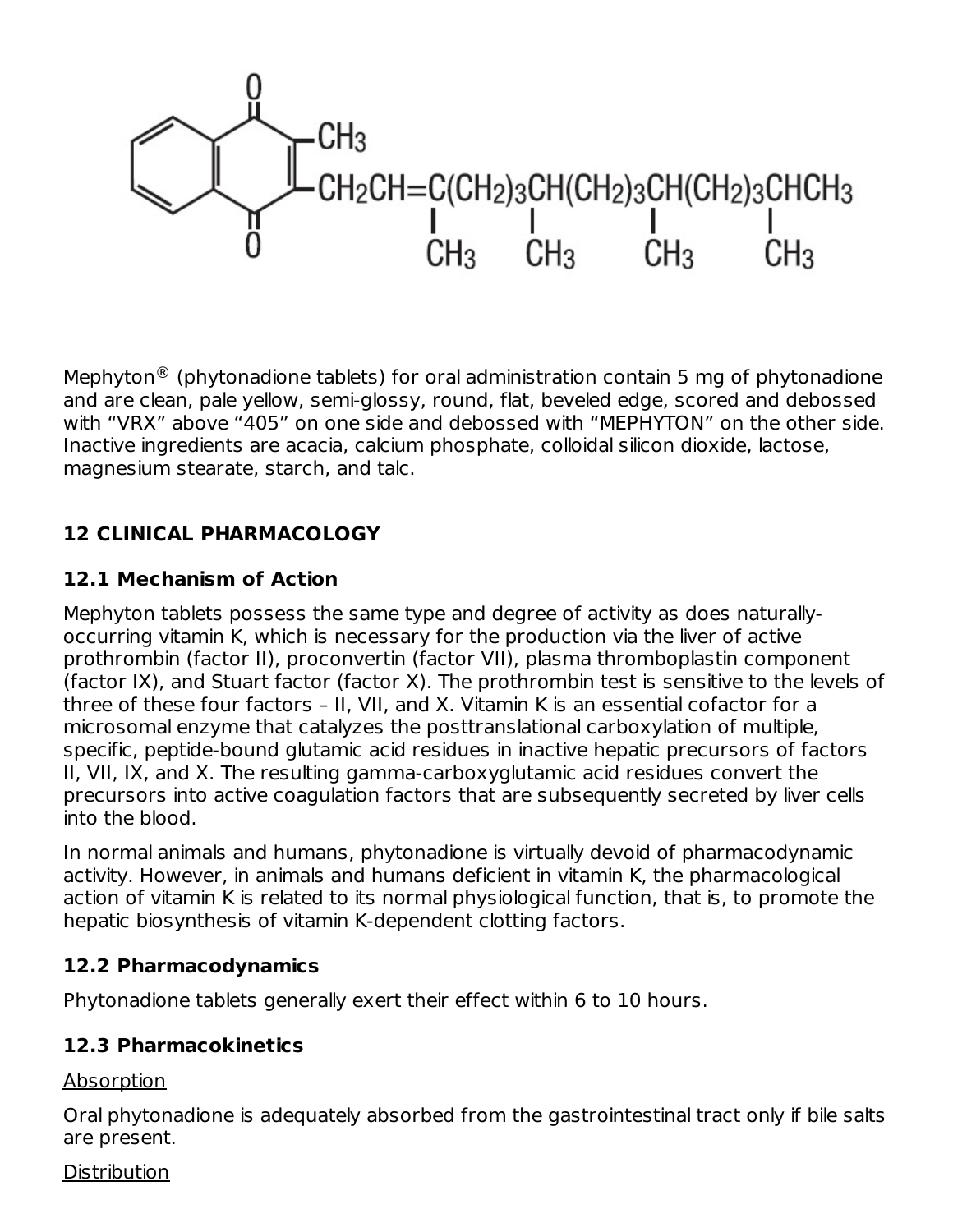After absorption, phytonadione is initially concentrated in the liver, but the concentration declines rapidly. Very little vitamin K accumulates in tissues.

**Elimination** 

Little is known about the metabolic fate of vitamin K. Almost no free unmetabolized vitamin K appears in bile or urine.

# **13 NONCLINICAL TOXICOLOGY**

## **13.1 Carcinogenesis, Mutagenesis, Impairment of Fertility**

Studies of carcinogenicity or impairment of fertility have not been performed with Mephyton. Mephyton at concentrations up to 2,000 mcg/plate, with or without metabolic activation, was negative in the Ames microbial mutagen test.

## **16 HOW SUPPLIED/STORAGE AND HANDLING**

Mephyton $^{\circledR}$  tablets, 5 mg, are clean, pale yellow, semi-glossy, round, flat, beveled edge, scored and debossed with "VRX" above "405" on one side and debossed with "MEPHYTON" on the other side. They are supplied as follows:

NDC 0187-1704-05 bottles of 100.

#### Storage

Store at 20°C to 25°C (68°F to 77°F); excursions permitted to 15°C to 30°C (59°F to 86°F) [see USP Controlled Room Temperature]. Always protect Mephyton from light. Store in tightly closed original container and carton until contents have been used.

# **17 PATIENT COUNSELING INFORMATION**

Vitamin K $_{\rm 1}$  is fairly rapidly degraded by light; therefore, advise patients to always protect Mephyton from light. Store Mephyton in closed original carton until contents have been used [see How Supplied/Storage and Handling (16)].

## **Distributed by:**

Bausch Health US, LLC Bridgewater, NJ 08807 USA

# **Manufactured by:**

Bausch Health Companies Inc. Steinbach, MB R5G 1Z7, Canada

Mephyton is a trademark of Bausch Health Companies Inc. or its affiliates.

© 2021 Bausch Health Companies Inc. or its affiliates

9571302 20003218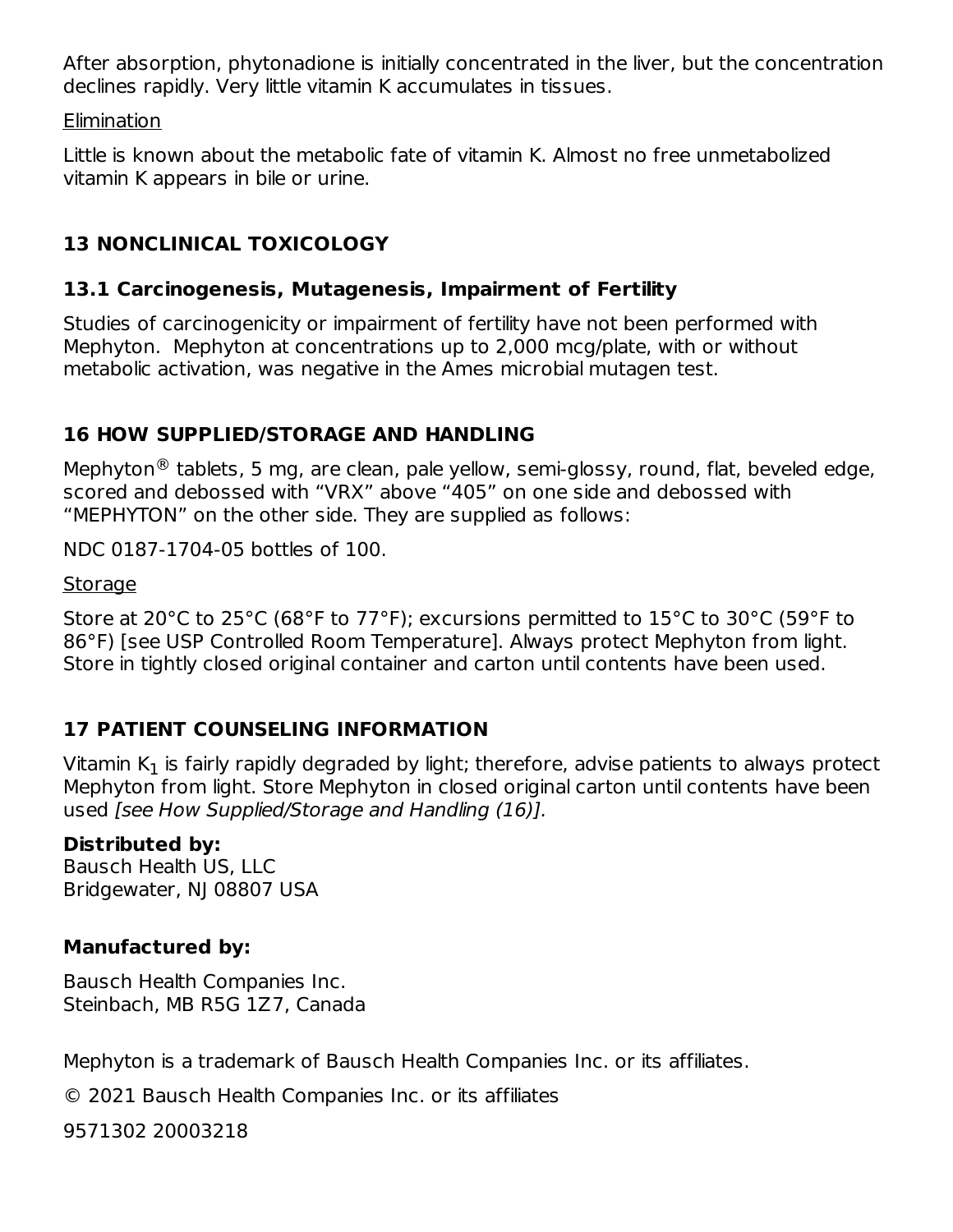### **PACKAGE/LABEL PRINCIPAL DISPLAY PANEL**

**NDC** 0187-1704-05

#### **Rx only**

**Mephyton ®**(phytonadione tablets)

**5**

#### **mg**

#### **100 Tablets**

Each tablet contains 5 mg phytonadione

#### **BAUSCH Health**

9571405 20003219

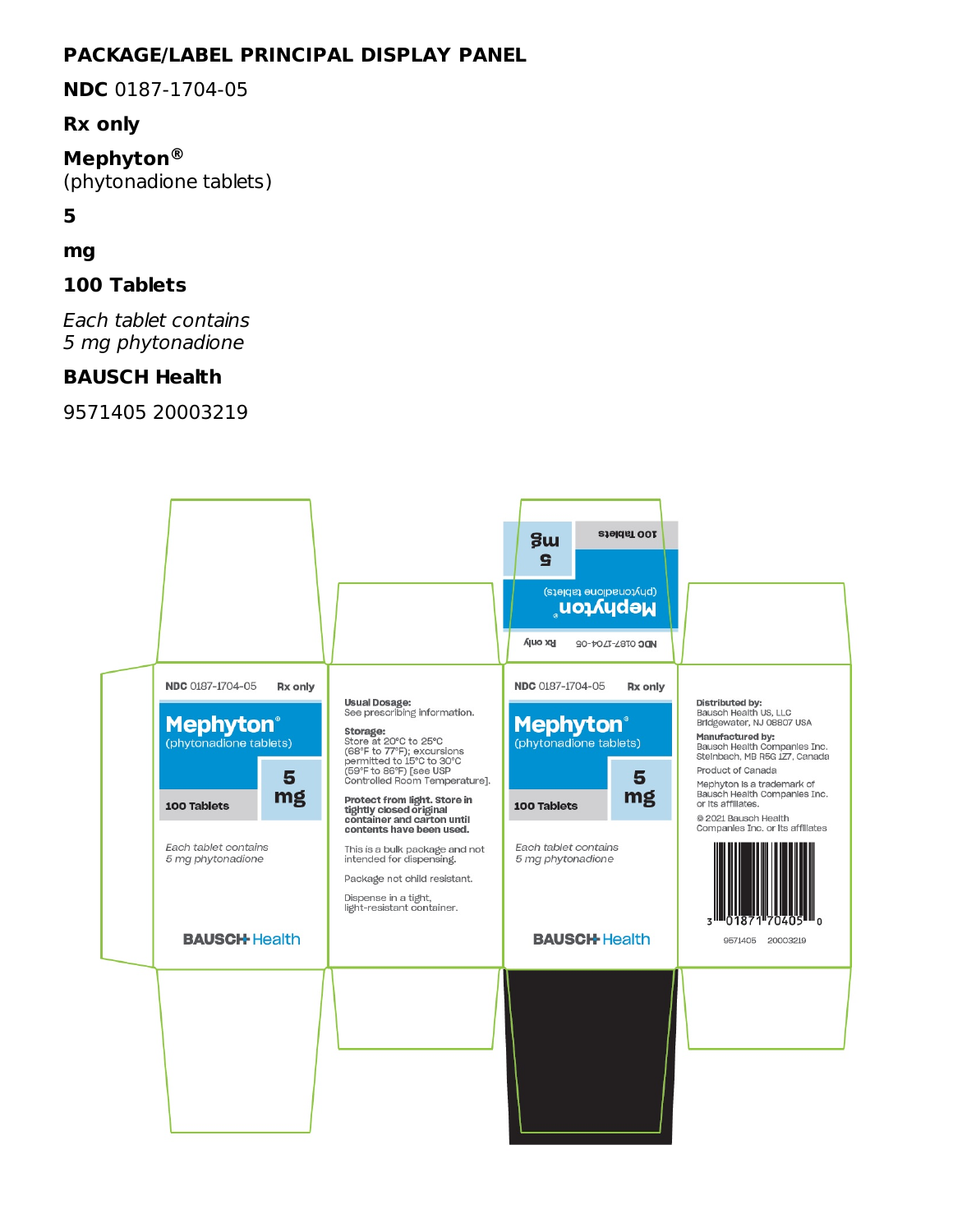#### **MEPHYTON** phytonadione tablet **Product Information Product Type** HUMAN PRESCRIPTION DRUG **Item Code (Source)** NDC:0187-1704 **Route of Administration** ORAL **Active Ingredient/Active Moiety Ingredient Name Basis of Strength Strength phytonadione** (UNII: A034SE7857) (phytonadione - UNII:A034SE7857) phytonadione 5 mg **Inactive Ingredients Ingredient Name Strength Acacia** (UNII: 5C5403N26O) **Silicon Dioxide** (UNII: ETJ7Z6XBU4) **Magnesium stearate** (UNII: 70097M6I30) **Starch, Corn** (UNII: O8232NY3SJ) **Talc** (UNII: 7SEV7J4R1U) **CALCIUM PHOSPHATE, UNSPECIFIED FORM** (UNII: 97Z1WI3NDX) **LACTOSE, UNSPECIFIED FORM** (UNII: J2B2A4N98G) **Product Characteristics Color** YELLOW (pale yellow) **Score** 2 pieces **Shape** ROUND **Size** 6mm **Flavor Imprint Code** VRX;405;Mephyton **Contains Packaging # Item Code Package Description Marketing Start Date Marketing End Date 1** NDC:0187-1704- 05 1 in 1 CARTON 03/19/2013 **1** 100 in 1 BOTTLE; Type 0: Not a Combination Product **Marketing Information Marketing Category Application Number or Monograph Citation Marketing Start Date Marketing End Date** NDA NDA010104 03/19/2013